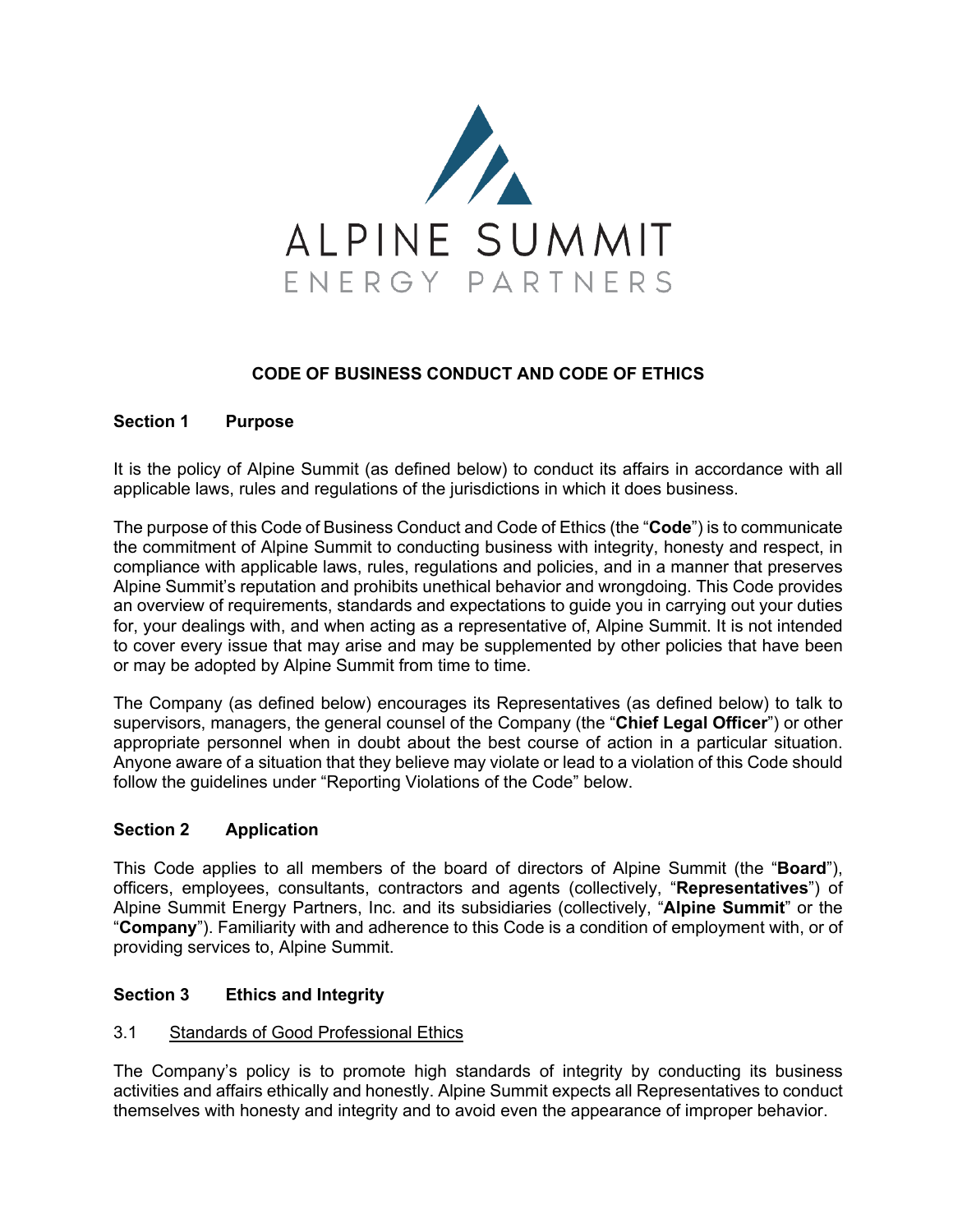#### 3.2 Activities Outside the Company

Representatives must ensure that their activities during nonworking hours do not conflict or interfere with their responsibilities to the Company.

#### 3.3 Compliance with Laws, Code and Policies

All Representatives shall comply with the laws, rules and regulations of the jurisdictions where they carry out their duties and all jurisdictions where Alpine Summit conducts its business activities. All Representatives shall comply with this Code and all Alpine Summit policies that apply to them, including, without limitation, the Company's Insider Trading Policy and the Company's Disclosure Policy.

The Company is subject to regulation by foreign, state and local agencies as well as the rules and regulations of stock exchange(s) on which the securities of the Company are listed for trading. The Company and Representatives must comply with the regulatory requirements of these agencies and stock exchange(s). Representatives are expected to take an active role by being knowledgeable about all applicable laws and regulations, attending trainings and requesting information. Representatives are required to immediately report regulatory violations, suspected regulatory violations or potentially harmful or dangerous conditions to the Chief Legal Officer and/or the Chief Administrative Officer.

Should a Representative wish to make an anonymous report, Cornerstone Governance Corporation ("**Cornerstone**"), an independent third-party, has been engaged by the Company to receive anonymous whistleblower reports via their website:

https://reporting.cornerstonegovernance.com.

### 3.4 Bribery

In Canada, the United States and in many other countries, it is illegal and/or contrary to applicable ethical codes, to provide, offer or accept a kickback or bribe. A kickback or bribe may be defined as any money, fee, commission, credit, gift, gratuity, loan, reward, advantage, benefit, thing of value or compensation of any kind that is provided, directly or indirectly, and that has as one of its purposes, the improper obtaining or rewarding of favorable treatment in a business transaction. Alpine Summit's policy is that kickbacks and bribes are illegal and not allowed.

Bribery, anti-kickback or similar laws could be applicable when a Representative receives or is offered payments, gifts or gratuities that might unduly influence Alpine Summit's business judgment or practices. Representatives must comply with this Code and all Alpine Summit policies that apply to them and, if offered payments, gifts or other gratuities that might unduly influence the conduct of Alpine Summit's business, such Representative should seek guidance from the Chief Legal Officer and/or the Chief Administrative Officer.

### 3.5 Fair Dealing

Representatives must deal fairly with the Company's customers, suppliers, partners, service providers, competitors, employees and anyone else with whom they have contact in the course of performing their job. No director, officer or employee may take unfair advantage of anyone through manipulation, concealment, abuse of privileged information, misrepresentation of facts or any other unfair dealing practice.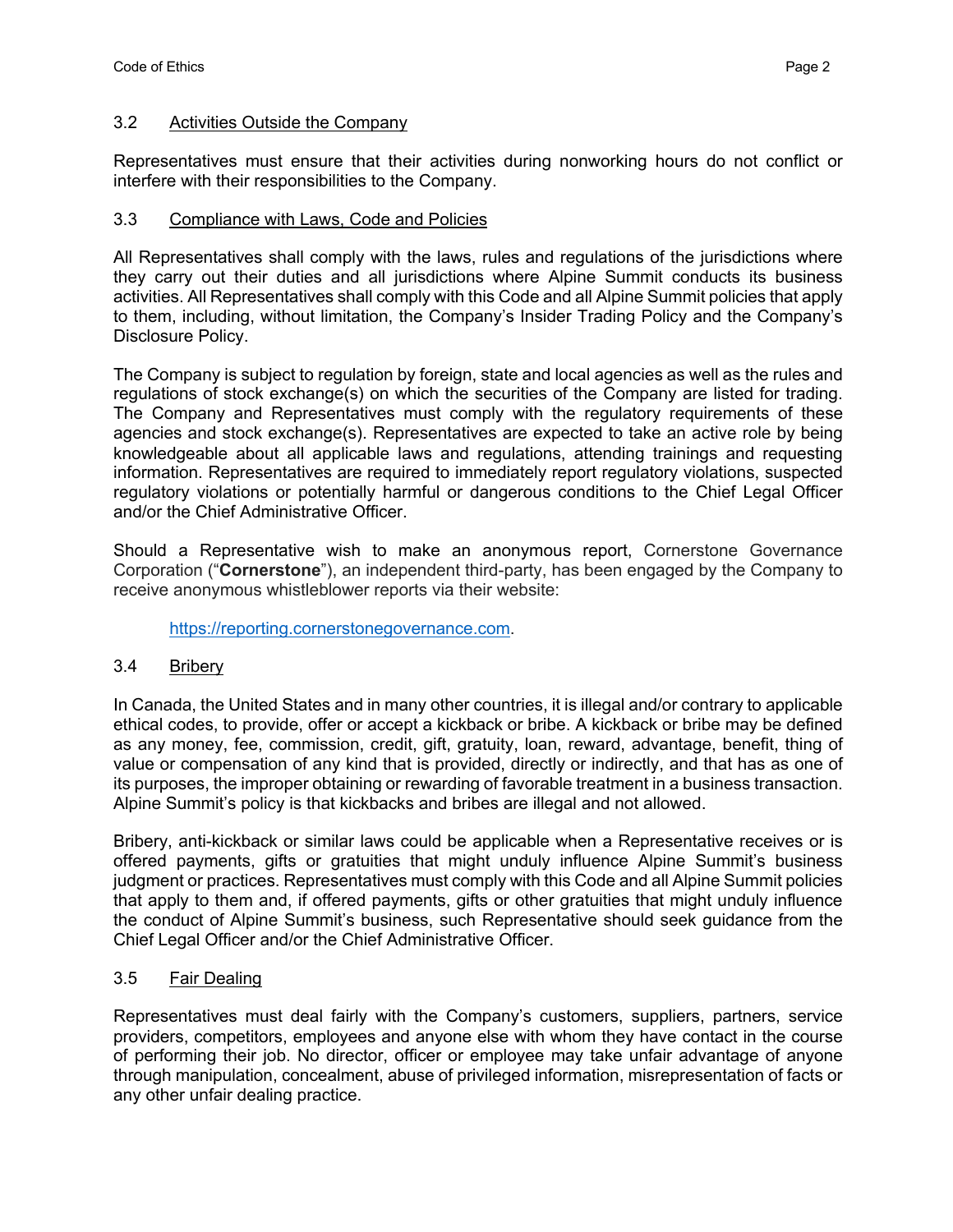#### 3.6 Fair Competition

Competition and antitrust laws in Canada, the United States and elsewhere are designed to protect competition. Generally speaking, the following types of topics, and any others that may limit competition, should never be discussed with a competitor (including a potential or prospective competitor): prices, pricing policy, discounts or rebates (including competitive bidding practices); costs, profits, or profit margins; terms or conditions of sale, including credit terms and return policies; division of markets, market territories, customers or sales territories; market share of any products; marketing, advertising or promotional plans; controlling, preventing or reducing the supply of any product; pricing or promotional practices of wholesalers, dealers, distributors or customers; classifying, rejecting, terminating or allocating customers; or any other non-public and/or competitively sensitive information about Alpine Summit or a competitor.

Each Representative is responsible for making sure that their actions on behalf of the Company do not in any way violate or appear to violate antitrust laws or regulations. When in doubt, Representatives should seek assistance from the Chief Legal Officer and/or Chief Administrative Officer.

### 3.7 Fair Dealing and Doing Business Internationally

All business dealings undertaken on behalf of Alpine Summit, including with its security holders, customers, suppliers, competitors and Representatives, must be conducted in a manner that preserves Alpine Summit's integrity and reputation. Alpine Summit seeks to avoid misrepresentations of material facts, manipulation, concealment, abuse of confidential information, or any other illegal or unfair practices in all activities undertaken by or on behalf of Alpine Summit.

The Company is committed to the highest business conduct standards wherever it operates. While no one can anticipate all the situations that may present challenges to the Company, Representatives doing business in the worldwide marketplace shall follow these general guidelines, as further discussed in this Code:

- Observe all applicable laws and regulations in Canada, the United States and any other jurisdiction in which Alpine Summit operates or conducts business. To the extent that the Company conducts business in countries other than Canada or the United States, the Company's services or products should be offered in accordance with the applicable local country's regulations and requirements.
- Paying bribes to government officials in connection with Company business is absolutely prohibited, even if those bribes are common practice, except for facilitating payments (discussed in more detail in below). Representatives may not give, promise to give or authorize the giving to a foreign official, a foreign political party or official thereof or any candidate for foreign political office any money or offer, gift, promise to give or authorize the giving of anything of value to influence any act or decision, to induce such official, party or candidate to do or omit to do any act in violation of the lawful duty of such official, party or candidate or to induce such official, party or candidate to use their influence with a foreign government or agency to affect or influence any act or decision of such foreign government or agency.
- The U.S. Foreign Corrupt Practices Act (the "**FCPA**") does allow for certain permissible payments to foreign officials. Specifically, the law permits "facilitating"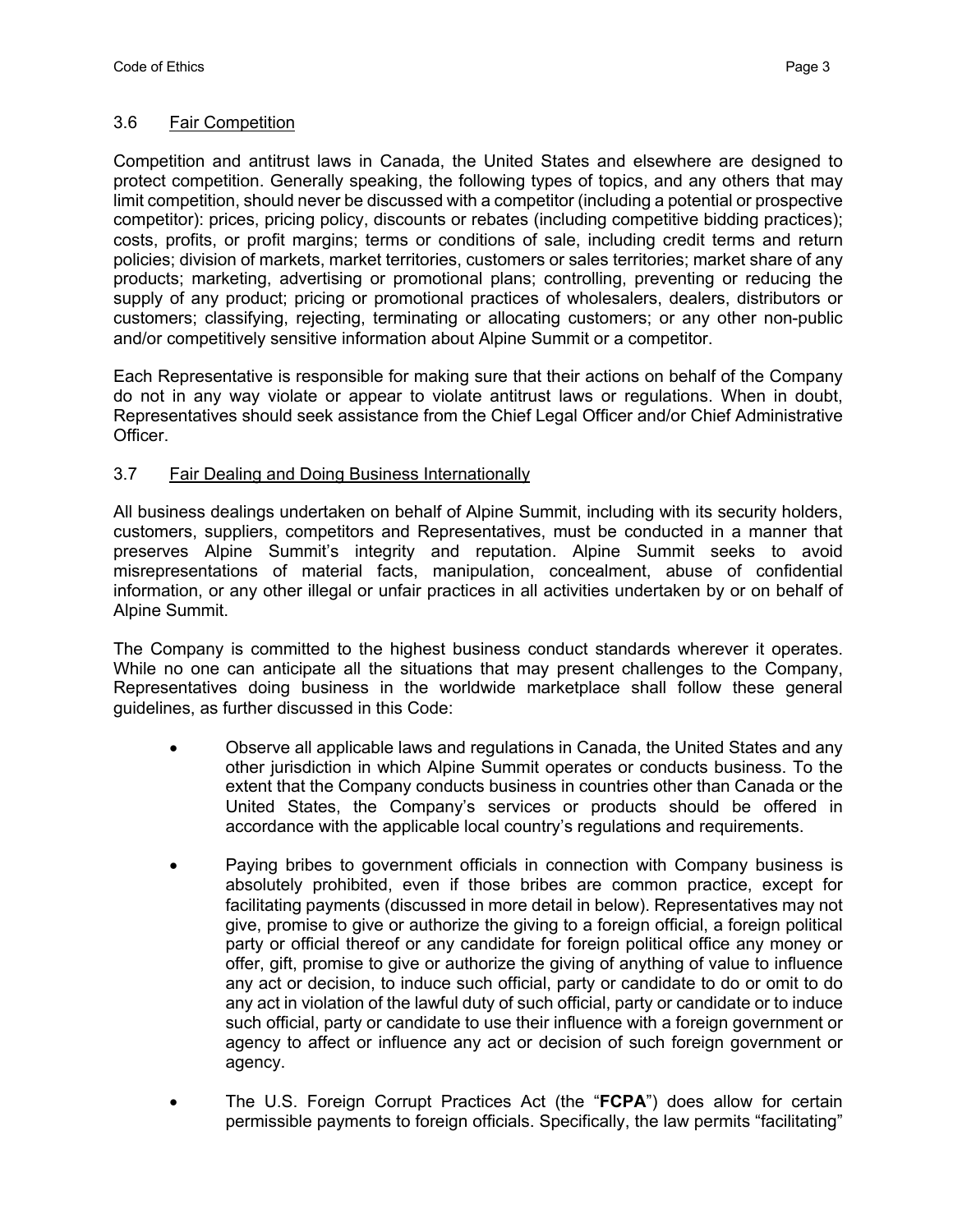payments, which are payments of small value to effect routine government actions such as obtaining permits, licenses, visas, mail, utilities hook-ups and the like. However, determining what is a permissible "facilitating" payment involves difficult legal judgments. Therefore, Representatives must obtain permission from the Chief Legal Officer and/or Chief Administrative Officer before making any payment or gift thought to be exempt from the FCPA.

• Observe all licensing requirements and the requirements of applicable import and export control laws.

## 3.8 Conflicts of Interest

A conflict of interest arises when an individual's personal interests interfere with, or appear to interfere, in any way with the interests of the Company. A conflict of interest can arise when a Representative takes actions or has interests that make it difficult to undertake and perform their work with the Company objectively and effectively.

Representatives shall act honestly and in good faith in discharging their duties with a view to the best interests of Alpine Summit. Representatives shall avoid situations involving a conflict, or potential conflict, between their personal, family or business interests, and the interests of Alpine Summit, and shall promptly disclose any such conflict, or potential conflict, to the Chief Legal Officer and/or the Chief Administrative Officer, who can advise the Representative as to whether or not the Company believes a conflict of interest exists.

Serving as a director of another company may create a conflict of interest. Representatives must disclose such service to the Chief Legal Officer and/or the Chief Administrative Officer and obtain prior approval before serving on the board of another company, whether or not such company is a competitor of the Company.

Representatives should avoid even the appearance of a conflict of interest in their relationships with competitors.

A conflict of interest also can arise because of the business activities of a Representative's close relatives. For example, a Representative may have a potential conflict of interest wherever a close relative has a significant relationship with, or has a significant financial interest in, any supplier, commercialization, development or other partner, customer or competitor of the Company.

A Representative may not make or attempt to influence any decision that could directly or indirectly benefit their close relative. To protect a Representative and the Company from the appearance of a conflict of interest, they should make appropriate disclosure of the interest to the Chief Legal Officer and/or Chief Administrative Officer.

#### 3.9 Investment Activities

Unless a Representative has sought and received written pre-approval from the Chief Legal Officer and/or the Chief Administrative Officer, such Representative may not:

- participate in so-called "directed shares", "friends and family" and similar stock purchase programs of customers, vendors or suppliers of the Company;
- invest in non-public companies that are, or are likely to be, customers, vendors or suppliers of the Company; or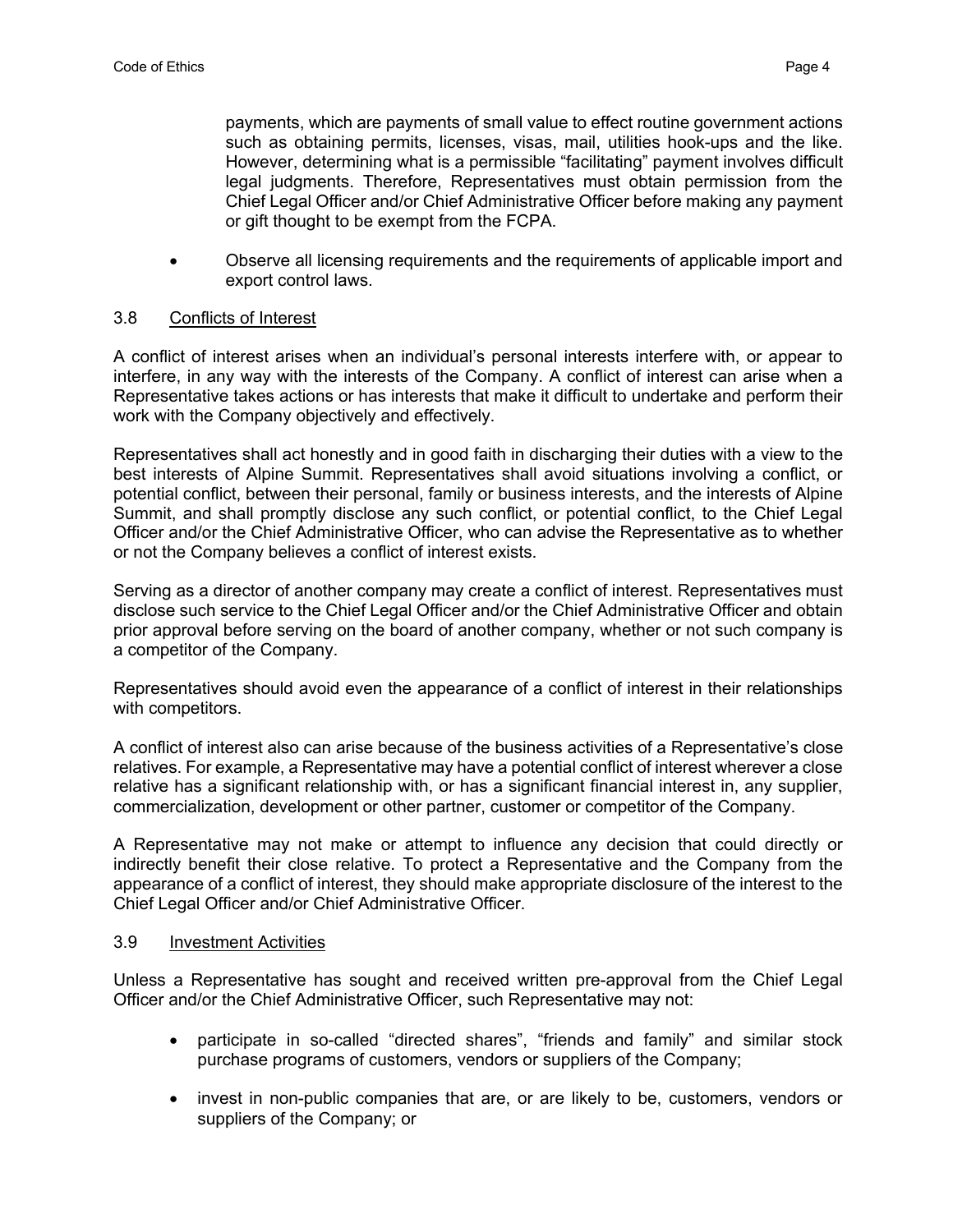• invest in non-public companies in which the Company has made or is expected to make an investment.

Investments in non-public companies that do not exceed 1% of that company's equity securities are exempt from this restriction.

## 3.10 Corporate Opportunities

Representatives are prohibited from personally taking opportunities that arise through the use of corporate property, information or position and from using Alpine Summit property, information or position for personal gain. Representatives are also prohibited from competing with Alpine Summit, directly or indirectly, and owe a duty to Alpine Summit to advance the legitimate interests of the Company when the opportunity arises.

### 3.11 Gifts and Entertainment

Representatives shall perform their duties and arrange their personal business affairs in a manner that does not interfere with their independent exercise of judgment. Generally, Representatives shall not give or accept any gift, favor, entertainment, special accommodation or other items of value, to or from any vendors, suppliers, potential candidates, potential or actual business partners or other third parties except in strict compliance with this Code and with applicable law. No one working for Alpine Summit shall accept financial compensation of any kind, nor any special discount, loan or favor, from persons, corporations or organizations having dealings or potential dealings with Alpine Summit.

From time to time, Representatives may accept unsolicited gifts or entertainment, but only under the following conditions:

- gifts have a maximum value not exceeding US\$1,000;
- any entertainment occurs infrequently and has a maximum value not exceeding US\$2,000 per instance; and
- the offers of gifts and/or entertainment arise out of the ordinary course of business.

To the extent any unsolicited gifts or entertainment exceed the values stated in this Code, it must be reported to the Chief Legal Officer and/or the Chief Administrative Officer who will decide the appropriate course of action and such gift or entertainment will be included in a log and may be shared with the Board.

Representatives may entertain friends or relatives doing business with the Company provided that the entertainment is clearly not related to Company business. No expenses of such entertainment are reimbursable by the Company.

### 3.12 Charitable and Political Activities

Alpine Summit values the culture of giving, of social engagement and of caring for others. Alpine Summit wants to foster good relations within the communities where it operates. Representatives are encouraged to participate in local activities that address the needs of the communities in which they live and work and to participate as a private citizen in government and the political process, using their own money and their own time. It should always be clear to outside observers that these are your personal actions and not actions taken on behalf of Alpine Summit, [unless the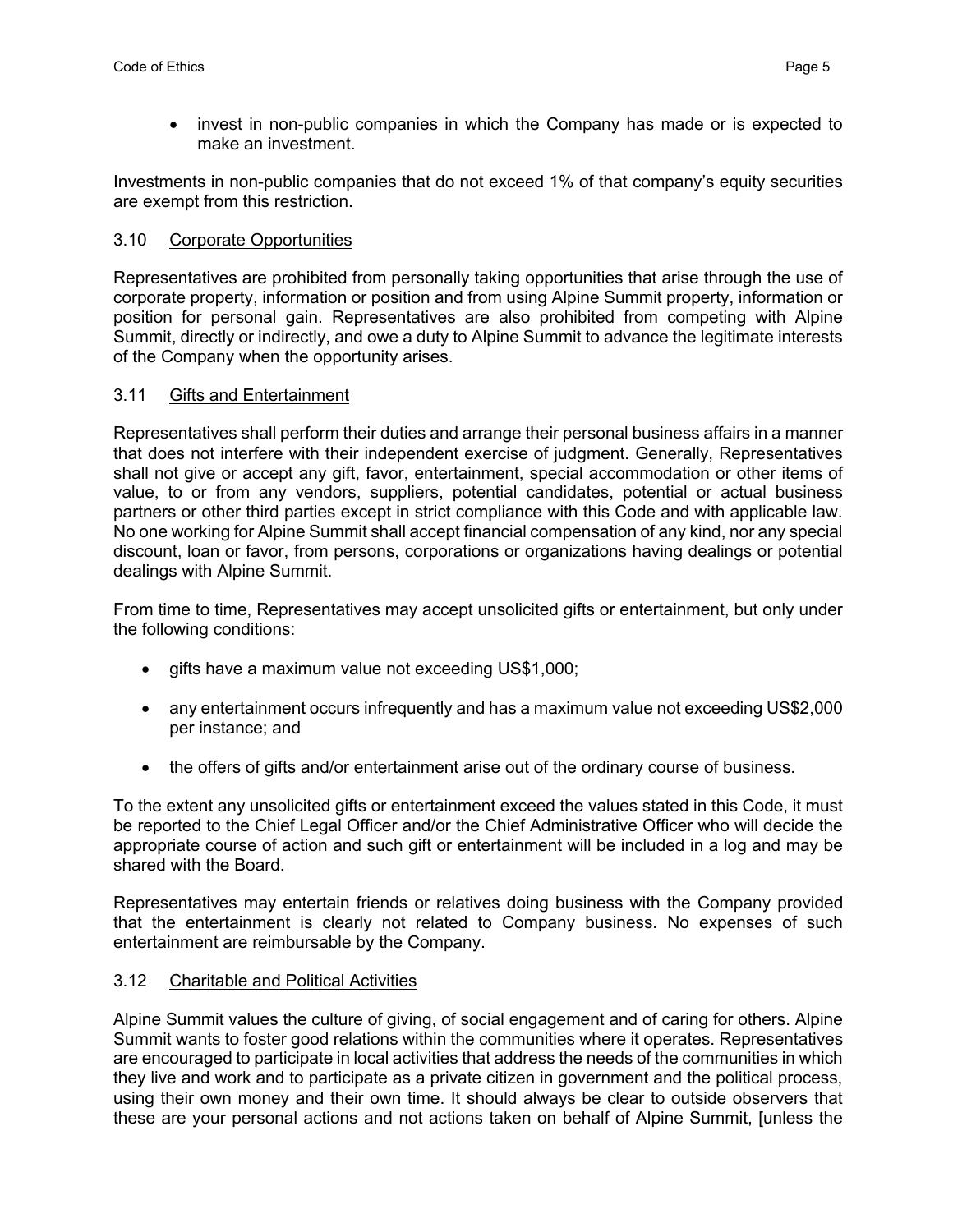Representative has received specific written authorization from the Chief Legal Officer and/or the Chief Administrative Officer].

Contributions to political parties and to candidates for public office are prohibited or tightly restricted in many countries, and, where not prohibited outright, can raise corruption concerns. Accordingly, you cannot make a political or campaign contribution in the name of, or on behalf of, Alpine Summit, or where the contribution will be associated with Alpine Summit.

Make sure any involvement in charitable or political activities is not prohibited by other Company policies or suggestive of anything improper and do not use, without specific written authorization, any Company funds, facilities or resources to help or promote any charitable cause or political candidate or party.

### 3.13 Public Relations

The Board and the Company's management, including the Chief Executive Officer, are responsible for all public relations, including all contact with the media. Unless specifically authorized to represent Alpine Summit to the media, a Representative may not respond to inquiries or requests for information. This includes newspapers, magazines, trade publications, radio and television, as well as any other external sources requesting information about Alpine Summit. If the media contacts a Representative about any topic, they must immediately refer the call to the Chief Legal Officer and/or the Chief Administrative Officer.

# 3.14 Social Media

In order to maintain the consistency and quality of the disclosures by Alpine Summit to its stakeholders, and to better limit the potential for leaks of confidential information or selective disclosure, Representatives should, unless authorized by the Chief Legal Officer and/or the Chief Administrative Officer, refrain from disclosing or discussing matters relating to Alpine Summit on blogs, tweets, bulletin boards, social networking sites and other social media sites.

# **Section 4 Safe, Respectful and Inclusive Workplace**

### 4.1 No Discrimination, and Harassment

As further outlined in the Employee Handbook, Alpine Summit is committed to providing a collegial working environment in which all individuals are treated with dignity and respect. Each individual has the right to work in a professional atmosphere which promotes equal opportunities and prohibits discriminatory practices. Any discrimination or harassment, including on the basis of age, color, creed, disability, ethnic origin, gender, marital status, national origin, political belief, race, religion, sexual orientation, gender identity, gender expression or any other characteristics protected by law, is strictly prohibited.

### 4.2 Workplace Safety

Alpine Summit is committed to providing a safe and healthy work environment that complies with all relevant laws, regulations and guidelines, as provided in the Employee Handbook. Workplace violence is not tolerated. Any misuse of alcohol or legal drugs (prescribed or un-prescribed), or the use of any illegal drugs, may jeopardize job safety and/or performance, and is prohibited in the workplace. No Representative shall enter the workplace under the influence of alcohol or such drugs that may impair safety and/or performance.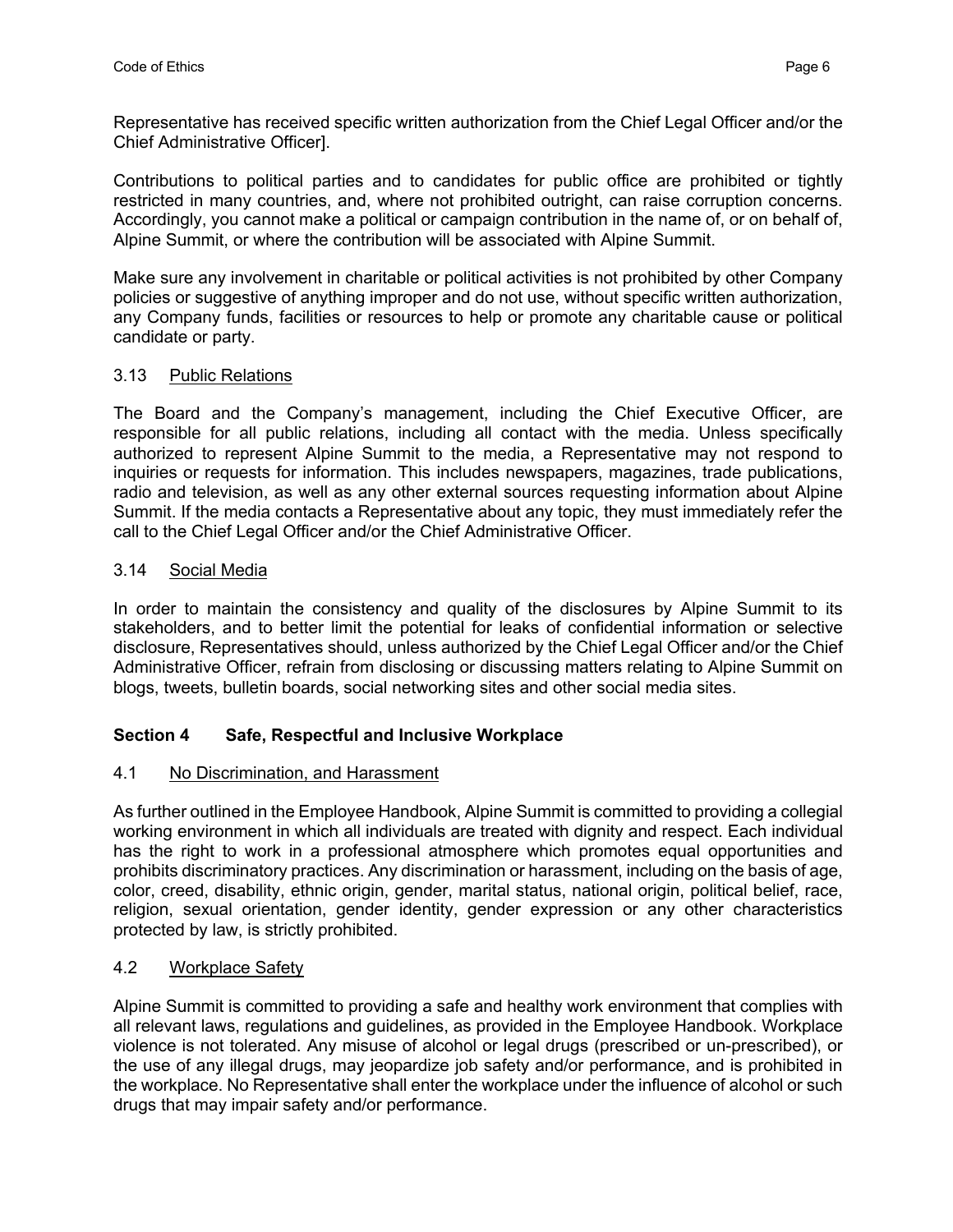#### 4.3 Environmental

The Company must comply fully with all laws, rules and regulations of any national, federal, provincial, state, local, municipal, regional, territorial or other governmental or quasi-governmental authority in any jurisdiction in which the Company operates relating to the protection of the environment in the conduct of its business. Representatives must use, store and dispose of all hazardous materials properly and in accordance with applicable laws, rules and regulations.

## **Section 5 Safeguarding Alpine Summit's Assets and Information**

### 5.1 Protection and Proper Use of Alpine Summit's Assets

All Representatives shall deal with Alpine Summit's assets, including all data, information (confidential or otherwise), records, products, material, facilities, inventory, "know-how", trade secrets, trademarks, copyrights and other intellectual property, and equipment, with the strictest integrity and with due regard to the interests of the Company. The accuracy, confidentiality, privacy and security of these types of information must be maintained in order to comply with all applicable privacy laws. Similarly, Representatives must not disclose commercially confidential or otherwise sensitive information. Alpine Summit's assets may not to be used for personal gain or benefit. In addition, all Representatives must act in a manner to protect such assets from loss, damage, misuse, theft, misappropriation, disparagement and waste, and ensure that such assets are used only for legitimate business purposes.

Management of Alpine Summit expects its Representatives to use internet access for businessrelated purposes (i.e., to communicate with customers and suppliers, to research relevant topics and to obtain useful business information). All existing Alpine Summit policies apply to conduct on the internet, particularly (but not exclusively) to those policies dealing with intellectual property protection, privacy, misuse of Alpine Summit's resources, sexual harassment, information and data security and confidentiality. All Representatives must take special care to maintain clarity, consistency and integrity of Alpine Summit's corporate image. Access to the Company's technology resources is within the sole discretion of the Company and subject to the Company's policies, which are provided in the Employee Handbook. Generally, Representatives are given access to the Company's various technologies consistent with their job functions. The Company reserves the right to limit such access by any means available to it, including revoking access altogether.

### 5.2 Confidentiality of Alpine Summit's Information

Information is one of Alpine Summit's key assets. It is Alpine Summit's policy to ensure that its proprietary and confidential information, including proprietary and confidential information that has been entrusted to Alpine Summit by others ("**Confidential Information**"), is adequately safeguarded. All Representatives are responsible for protecting Confidential Information, including information about Alpine Summit's business, assets, opportunities, suppliers and competitors, from unauthorized advertent or inadvertent disclosure.

Representatives may not use the Company's technology resources to copy, retrieve, forward or send copyrighted materials unless they have the author's permission or are accessing a single copy only for personal reference.

Nothing contained in this Code, or any confidentiality policy of the Company, limits the Company's directors, officers, employees and others in possession of material non-public information to file a charge or complaint with a governmental regulatory agency in the United States or Canada and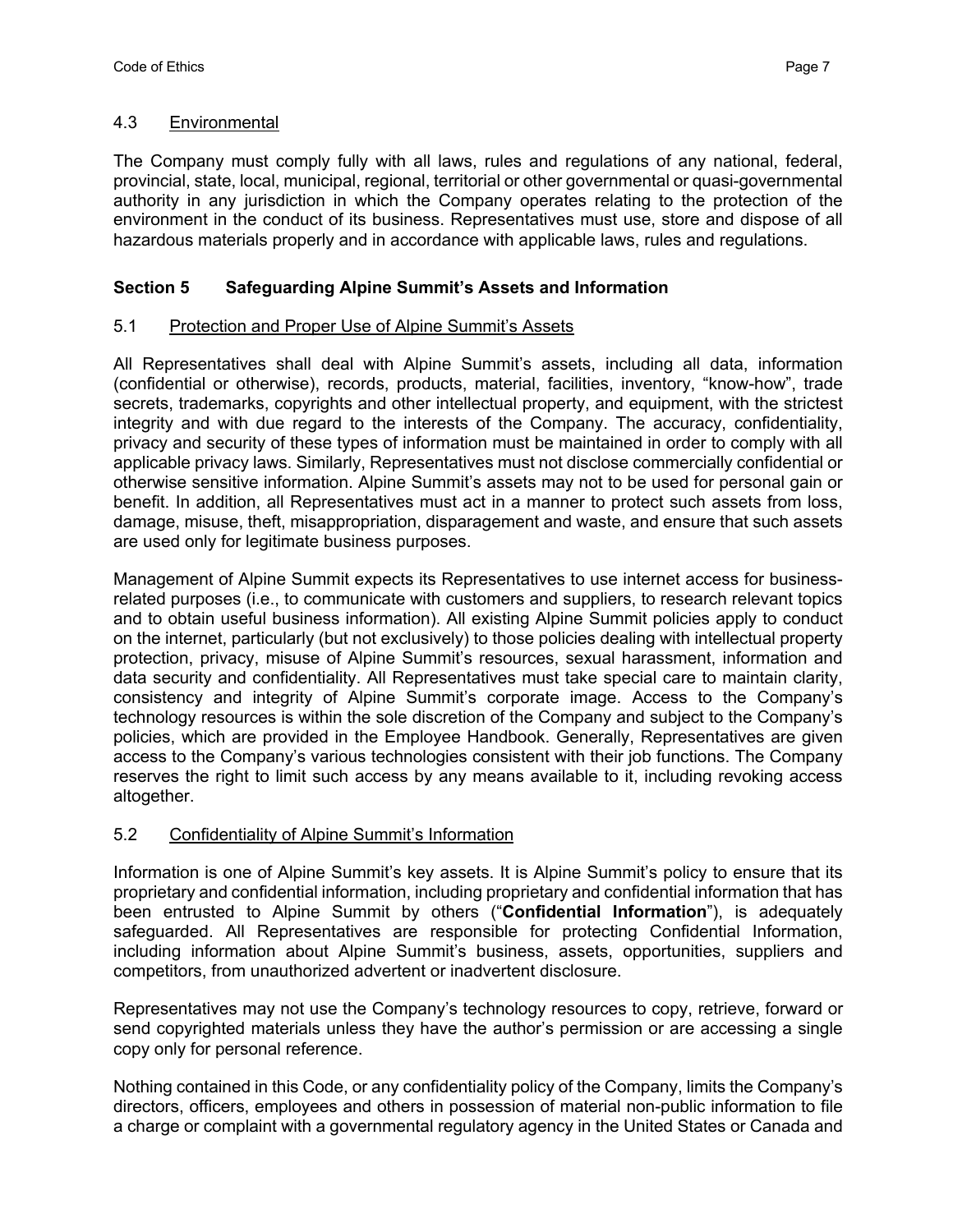nothing herein limits their ability to communicate with any such agencies or otherwise participate in any investigation or proceeding that may be conducted by any such agency, including providing documents or other information, without notice to the Company.

# 5.3 Communications

Representatives should take care to ensure that all business records and communications (including email, texts, and instant messages) are clear and accurate. Please remember that your business communications may be shared or become public through litigation, government investigation, or publication in the media. Potential risks from inaccurate or misleading statements include claims of false advertising, misrepresentation, breach of contract, securities fraud, unfair disclosure, and competition violations.

Representatives may not give an endorsement or other statement on behalf of Alpine Summit or personal endorsement that identifies their affiliation with Alpine Summit, except when approved by the Chief Legal Officer and/or the Chief Administrative Officer. In addition, Representatives may not discuss Alpine Summit's business, including financial condition, business or financial performance, products, or business prospects with anyone, including, but not limited to, financial analysts and actual or potential investors without the prior approval of the Chief Legal Officer and/or the Chief Administrative Officer. All requests for a representative of Alpine Summit to participate in a financial conference (including speaking on a panel, or attending a dinner or any event that targets the financial community) must be referred to the Chief Legal Officer and/or the Chief Administrative Officer for approval. If any such analysts or investors contact you, please refer such inquiries to the Chief Legal Officer and/or the Chief Administrative Officer.

## 5.4 Inside Information and Insider Trading Laws

Representatives are prohibited from buying or selling shares of Alpine Summit if they are aware of material non-public information about Alpine Summit (also referred to as "**material information**"). Trading in shares while in possession of non-public material information is a violation of applicable insider trading laws.

Material information can be positive or negative. Information is "material" if it would influence a reasonable investor in deciding whether to buy, sell or hold Alpine Summit's shares or, if disclosed to the public, would reasonably be expected to have a significant effect on the market price or value of the shares. Possible examples include, but are not limited to, financial information such as production, financial projections or the Company's financial performance, or the hiring or departure of key personnel. Information is considered to be "public" as of the opening of trading on the third trading day after it has been widely released to the public through a press release or by making a SEDAR, or similar, filing, giving the public markets adequate time to digest the material information.

Representatives are prohibited from disclosing inside information pursuant to the Company's Disclosure Policy. Only certain individuals who are authorized may publicly disclose material nonpublic information. Improper disclosure, even accidentally, can violate insider trading laws. Disclosing material non-public information to other people, including immediate family members or friends, or recommending the purchase or sale of Alpine Summit's shares to others while aware of material non-public information, is known as *"tipping"* and is illegal. A person who receives the information (i.e., is "tipped") and then trades in Alpine Summit shares or informs others of that information is also in violation of insider trading laws. More information about Alpine Summit's trading policy can be found in the Company's Insider Trading Policy.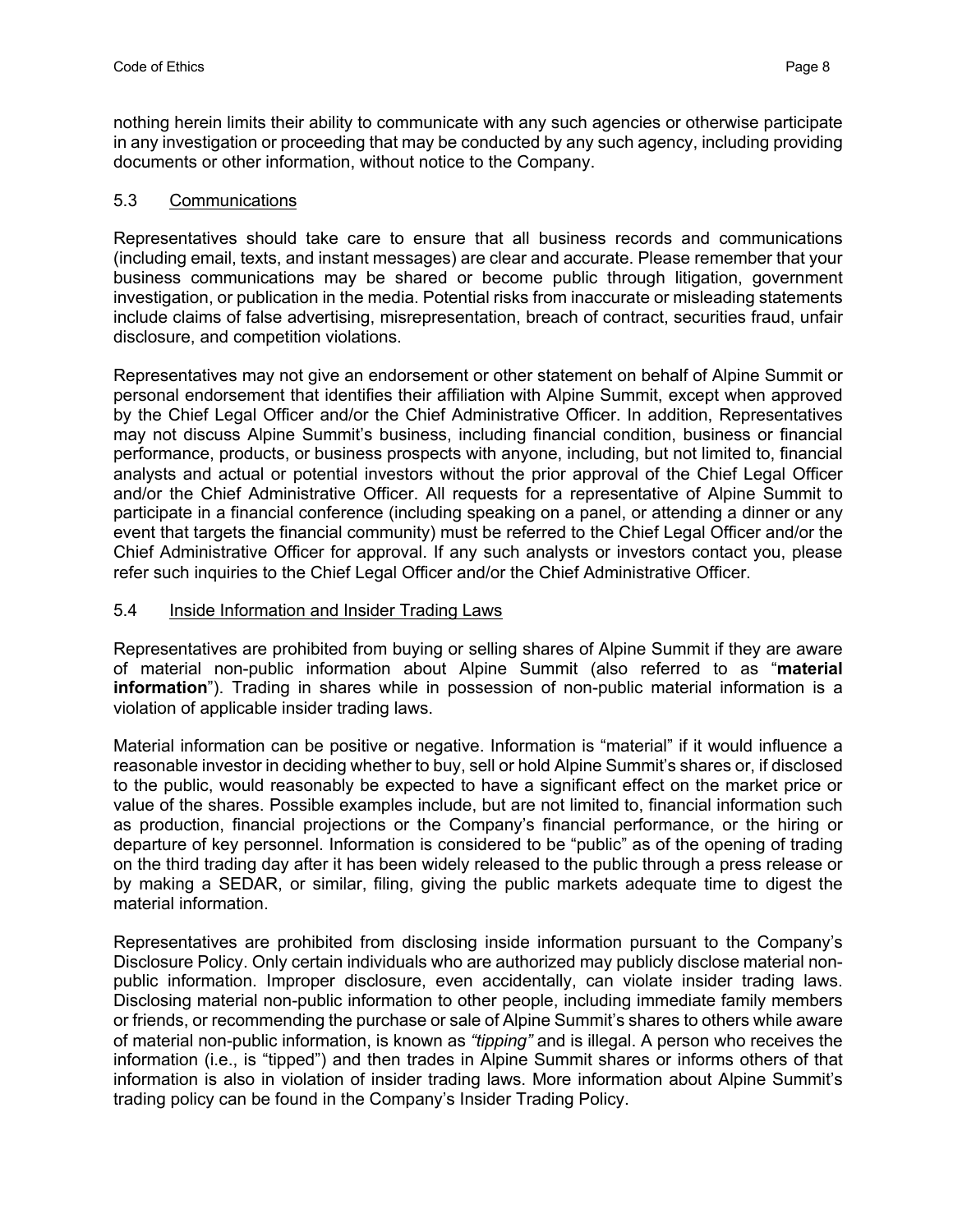#### 5.5 Financial Integrity and Responsibility

Representatives are expected to act responsibly and exercise sound judgment with respect to matters involving Company finances. Representatives must adhere to all applicable accepted accounting standards and practices, keep accurate, complete and timely records, submit accurate and complete reports as required, comply with Alpine Summit's system of internal controls, and sign only those documents they believe to be correct and complete.

Alpine Summit will not: (i) establish any undisclosed or unrecorded funds or assets for any purpose; (ii) enter into side agreements or other informal arrangements, either written or oral; or (iii) take any actions or fail to take any actions that would cause its financial records or financial disclosure to fail to comply with generally accepted accounting principles and all applicable laws, rules and regulations. All Representatives must cooperate fully and completely with Alpine Summit's accounting and audit teams, as well as Alpine Summit's independent public accountants and counsel, providing them with complete and accurate information and assistance. Representatives are prohibited from coercing, manipulating, misleading or improperly influencing Alpine Summit's auditors at any time. Representatives are prohibited from knowingly making, or causing or encouraging any other person from making, in any of Alpine Summit's public disclosure, any false or misleading statements or any omissions of any information necessary to make the disclosure complete and accurate in all material respects.

If you suspect or observe any irregularities relating to financial integrity and responsibility, immediately report them to the Chief Legal Officer and/or the Chief Administrative Officer. Should you wish to make an anonymous report, Cornerstone has been engaged by the Company to receive anonymous whistleblower reports via their website:

https://reporting.cornerstonegovernance.com.

### **Section 6 Compliance with and Violations of The Code**

The Chief Legal Officer is responsible for reviewing and evaluating this Code at least annually and will recommend any necessary or appropriate changes to the Board for consideration.

#### 6.1 Questions

If you have any questions about how this Code should be followed in a particular case, please contact the Chief Legal Officer and/or the Chief Administrative Officer.

#### 6.2 Reporting Violations of the Code

All Representatives shall adhere to Alpine Summit's commitment to conduct its business and affairs in a lawful and ethical manner. All Representatives are encouraged to talk to the Chief Legal Officer and/or the Chief Administrative Officer when in doubt about the best course of action in a particular situation and to report any breach or suspected breach of law, regulation, this Code or any of Alpine Summit's corporate policies.

Alpine Summit prohibits retaliatory action against any Representative who, in good faith, reports a possible violation of this Code. Any Representative who believes they have been retaliated against should promptly report it to the Chief Legal Officer and/or the Chief Administrative Officer.

Additionally, Cornerstone has been retained to receive anonymous whistleblower reports. If at any time you believe a violation of law or regulation applicable to our Company, or any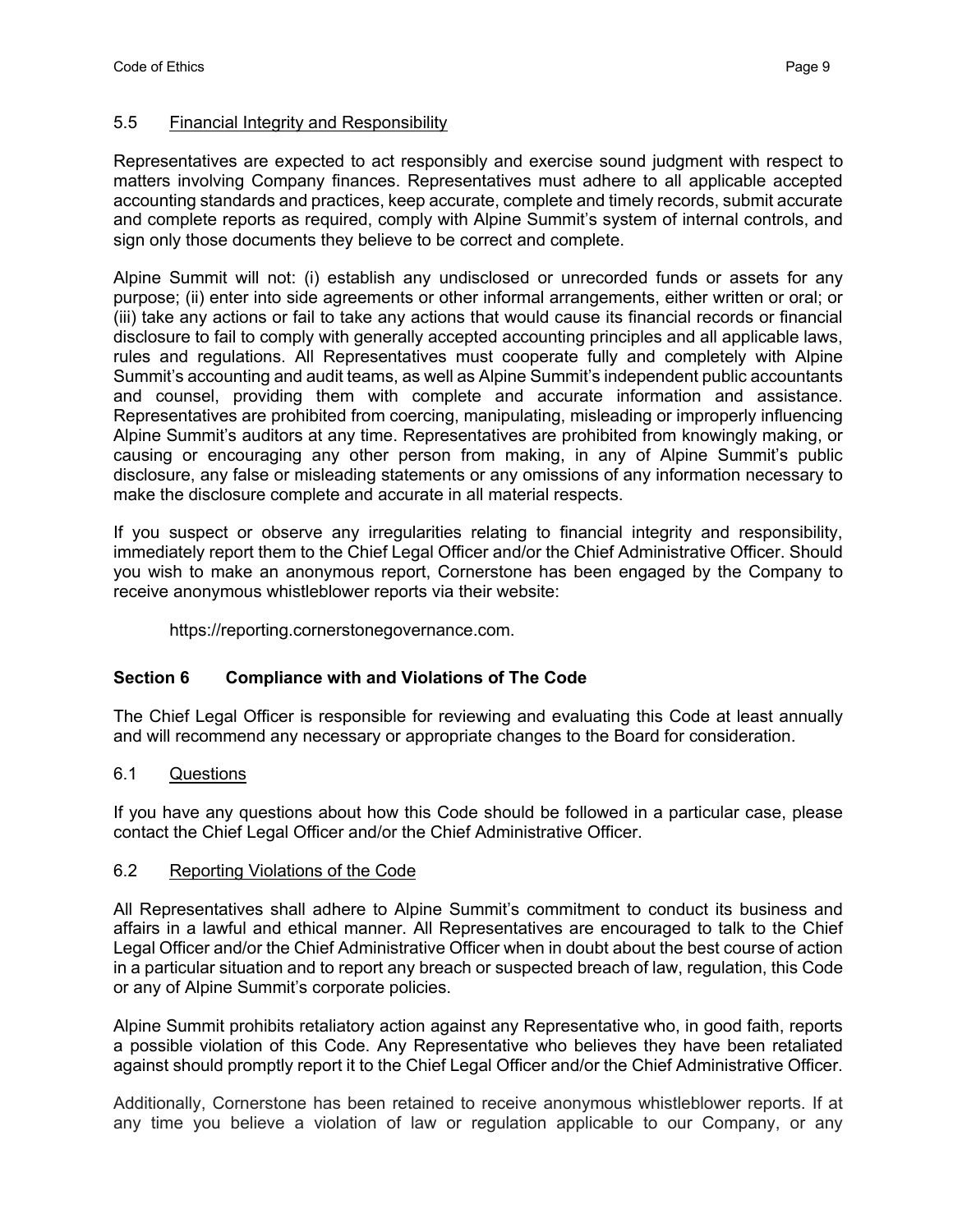irregularities relating to financial integrity and responsibility have taken place, you may anonymously submit a whistleblower report by contacting Cornerstone via their website:

#### https://reporting.cornerstonegovernance.com.

Cornerstone will provide the reported information to the Chief Legal Officer and/or the Chief Administrative Officer, or Chair of the Audit Committee of the Board, if it relates to irregularities relating to financial integrity and responsibility, to evaluate whether an internal investigation is warranted.

#### 6.3 Consequences of Violation of the Code

Representatives will be required to certify their understanding of and compliance with this Code from time to time, as applicable. Failure to comply with the Code may result in severe consequences, which could include internal disciplinary action or termination of employment or consulting arrangements without notice. Violation of the Code may also violate certain laws of Canada and the United States. If it appears a Representative may have violated such laws, the Company may refer the matter to the appropriate authorities, which could lead to legal proceedings, penalties, fines or imprisonment.

#### 6.4 Waivers of the Code

Certain provisions of this Code require you to act, or refrain from acting, unless prior approval is received from the appropriate person. Representatives requiring approval for certain activities governed by this Code should request such approval in writing from the Chief Legal Officer and/or the Chief Administrative Officer. Approvals relating to executive officers and directors must be obtained from the Board.

Waivers or exceptions to this Code will be granted only in advance and under exceptional circumstances. Any waiver of this Code with respect to a Director or an Executive Officer of Alpine Summit (which includes the Chief Legal Officer and the Chief Administrative Officer) may be granted only by the Board, with interested parties recused from deliberations. Any such waiver shall be disclosed to the extent and in the manner required by applicable laws or stock exchange rules.

#### 6.5 Publication of the Code

This Code, and any amendments, shall be posted on:

- The Company's website at www.alpinesummitenergy.com; and
- The Company's issuer profile on SEDAR's website at www.sedar.com.

This document is not an employment contract between the Company and its Representatives, nor does it modify any employment or consulting relationship with the Company.

This Code is intended to clarify the existing obligation of Representatives for proper conduct. The standards and the supporting policies and procedures may change from time to time in the Company's discretion. Representatives are responsible for knowing and complying with the current laws, regulations, standards, policies and procedures that apply to the Company's business and operations.